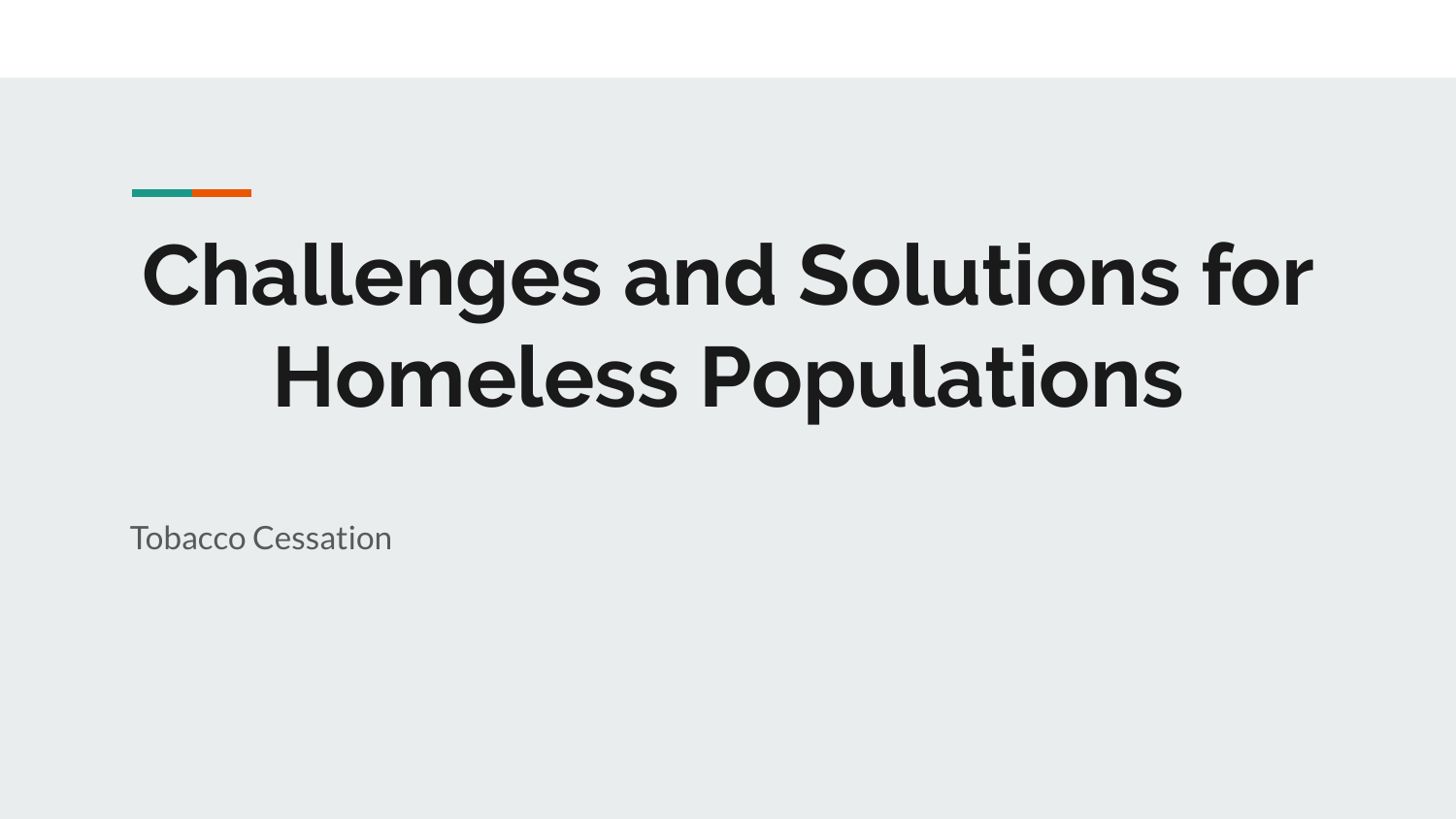"Most professionals (therapist was the research group) are BLIND to their own state of burn-out, compassion fatigue, or vicarious trauma. While they occur, that it is problematic, they can't see it."

From Michelle Salyer, Purdue University, 2013

Importance of Self Care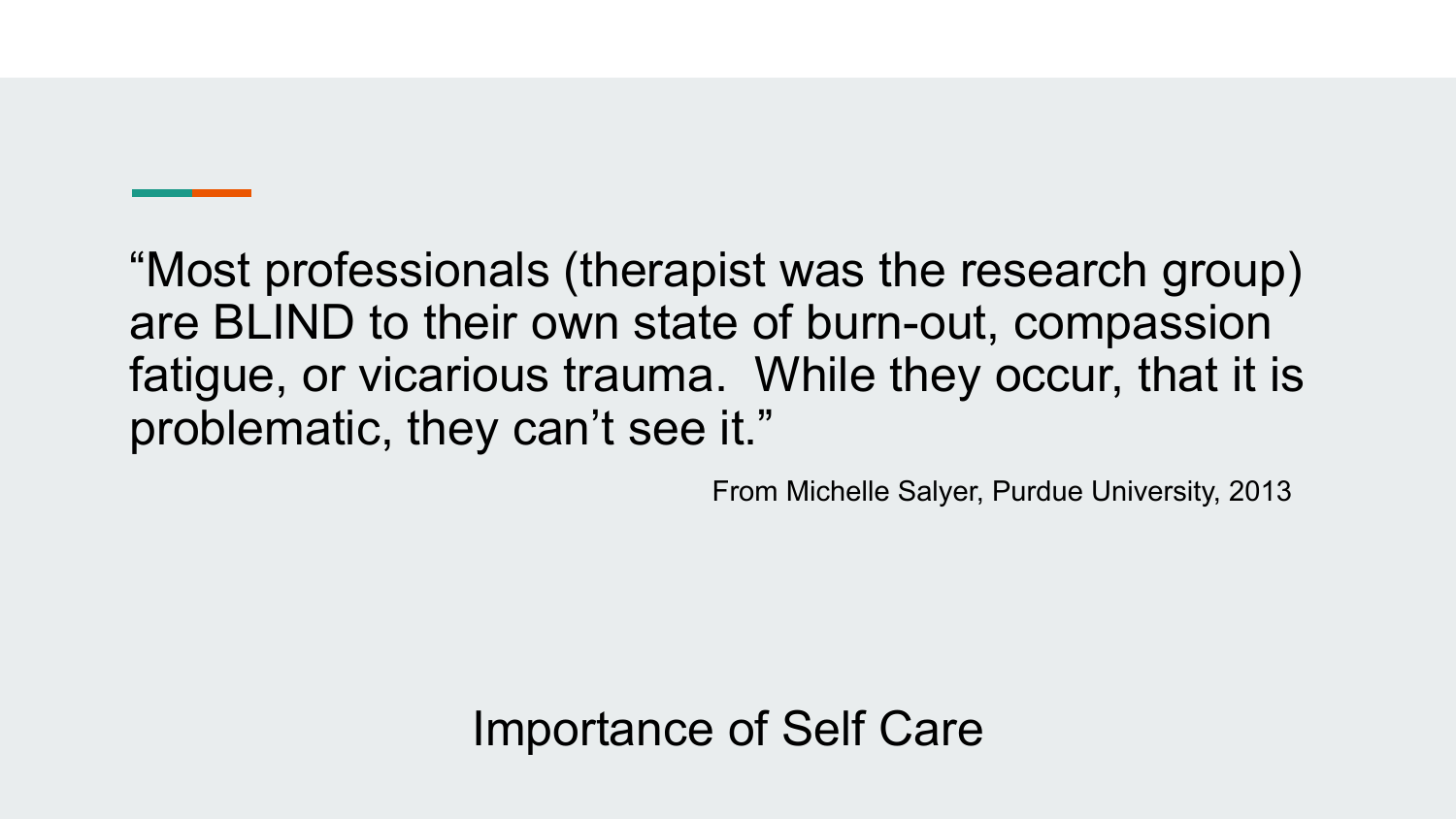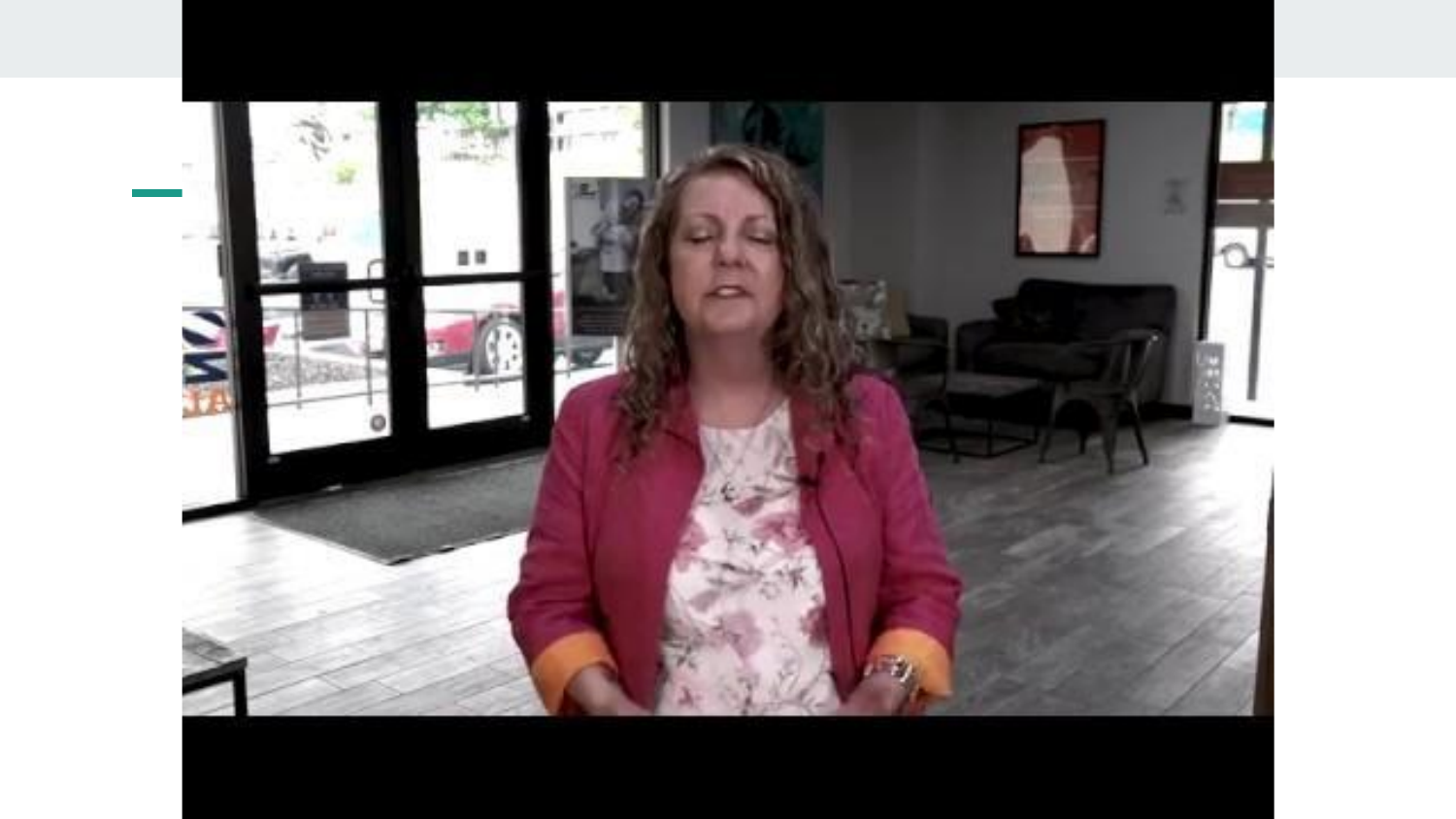### **Start with Purpose and Passion**

- Why do you desire to help others kick this habit
- Compound effect doing the little things makes a big difference in the time continuum of practice
- Once a client owns their WHY, you have begun to help them change
- Always listen for change talk. Even when they enter the room! Engage them in a positive light.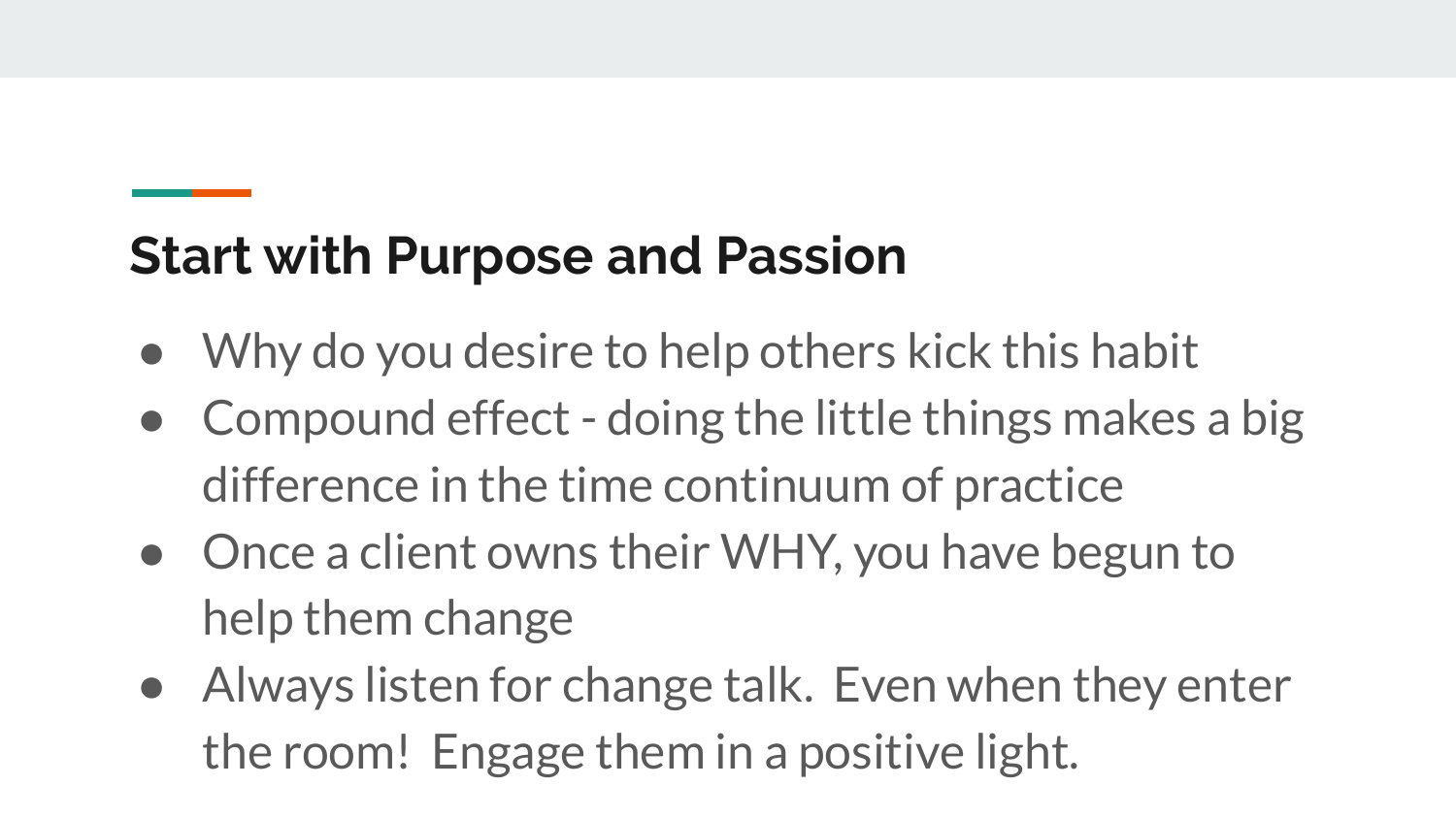### **MI** is a process



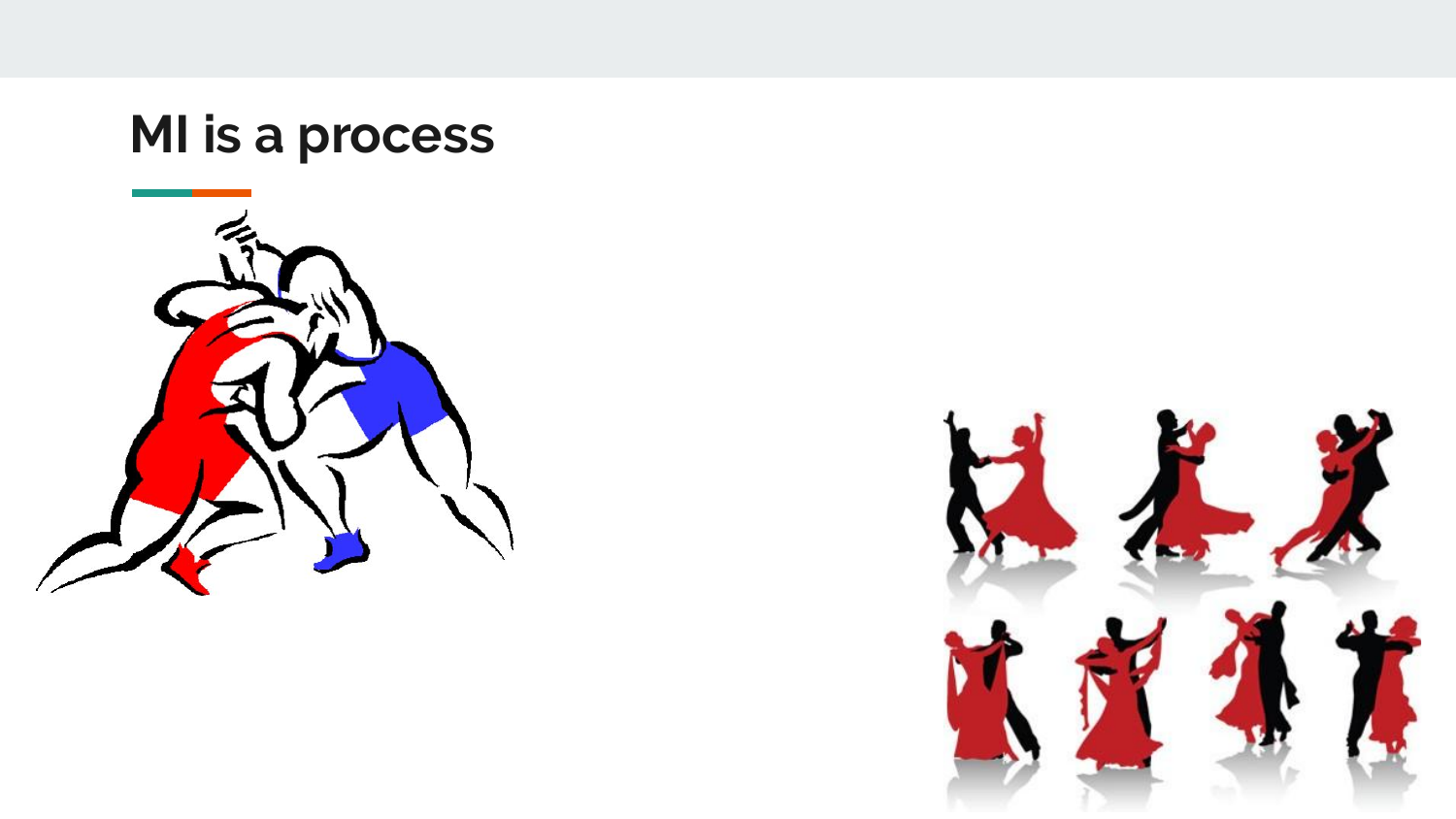#### Wherever you are we can work with that!

Below are some thoughts that tobacco and vape users have about quitting. On this ladder, circle the one number that shows what you think about quitting. Please read each sentence carefully before deciding.

| 10           | I have quit smoking and I will never smoke again.                                                                                   |  |  |
|--------------|-------------------------------------------------------------------------------------------------------------------------------------|--|--|
| 9            | I have quit smoking, but I still worry about slipping back, so I need to<br>keep working on living smoke free.                      |  |  |
| 8            | I still smoke, but I have begun to change, like cutting back on the<br>number of cigarettes I smoke. I am ready to set a quit date. |  |  |
| 7            | I definitely plan to quit smoking in the next 30 days.                                                                              |  |  |
| 6            | I definitely plan to quit smoking in the next 6 months.                                                                             |  |  |
| 5            | I often think about quitting smoking, but I have no intention to quit.                                                              |  |  |
| 4            | I sometimes think about quitting, but I have no intention to quit.                                                                  |  |  |
| 3            | I rarely think about quitting, but I have no intention to quit.                                                                     |  |  |
| 2            | I never think about quitting, but I have no intention to quit.                                                                      |  |  |
| $\mathbf{1}$ | I enjoy smoking and have decided not to quit in my lifetime.                                                                        |  |  |

If you marked 4 or above, we can help you begin your journey.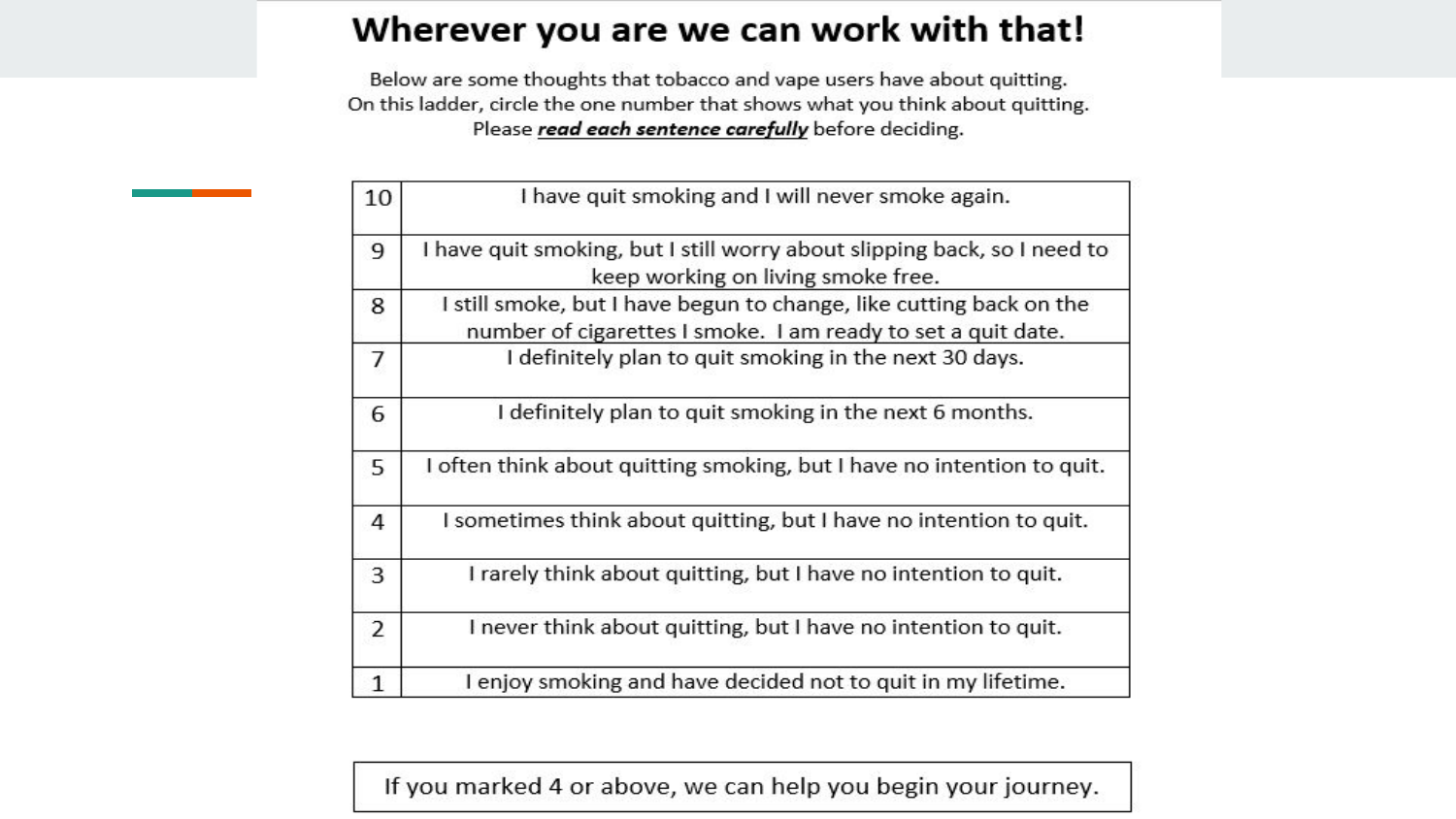#### **BARRIERS TO SMOKING CESSATION CHECKLIST**

INSTRUCTIONS: Please indicate the extent to which each of the following factors influences your thoughts about quitting smoking.

|                                                                         | Not at all   | Somewhat       | A Lot                   |
|-------------------------------------------------------------------------|--------------|----------------|-------------------------|
| There are too many difficult things going on in my life right now.      | 1            | 2              | 3                       |
| Without cigarettes, I would feel too anxious or worried about things. 1 |              | 2              | $\overline{\mathbf{3}}$ |
| Without cigarettes, I would feel too down or sad                        |              | 2              | 3                       |
| Without cigarettes, I would feel too irritable to be around             |              | 2              | 3                       |
| I enjoy smoking too much to give it up.                                 |              | 2              | 3                       |
| It would be too hard to control my weight without smoking               | 1            | 2              | з                       |
| Smoking helps control other behaviors that I have already changed.      | 1            | 2              | 3                       |
| My family and friends don't think it is important to quit smoking       |              | 2              | 3                       |
| I don't know how to go about quitting smoking.                          |              | 2              | 3                       |
| I have tried to quit smoking in the past so many times, I've given up.  | $\mathbf{1}$ | $\overline{2}$ | 3                       |
| I can't afford or find a smoking cessation program.                     |              | 2              | 3                       |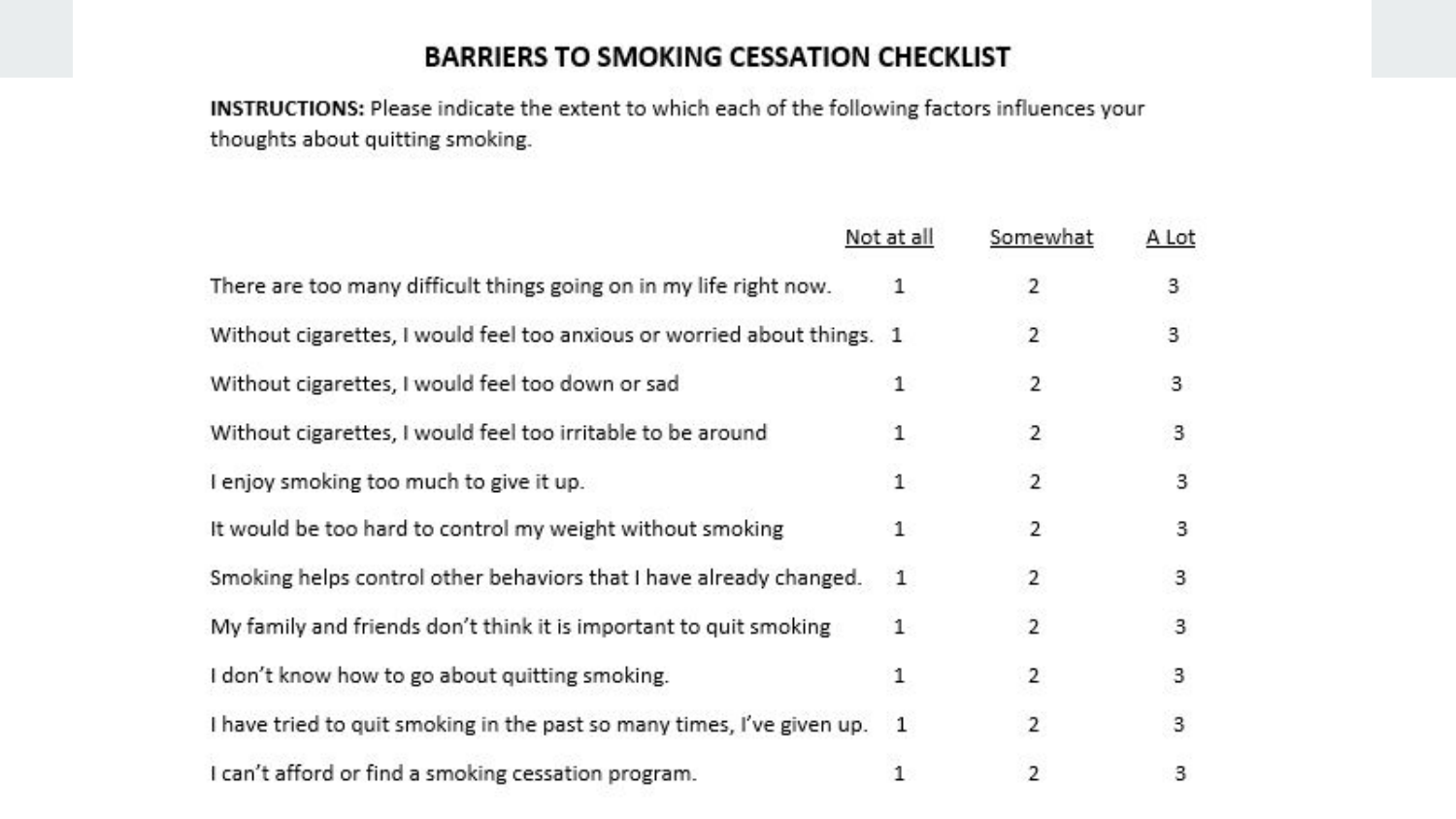## **CHALLENGES**

- Financial barriers
- Engaging the population meet the doc (provided by grant funds), blocking time
- Addressing multiple issues in their lives health +
- Transitional turnover in the population
- Seasonal employment with minimum wage jobs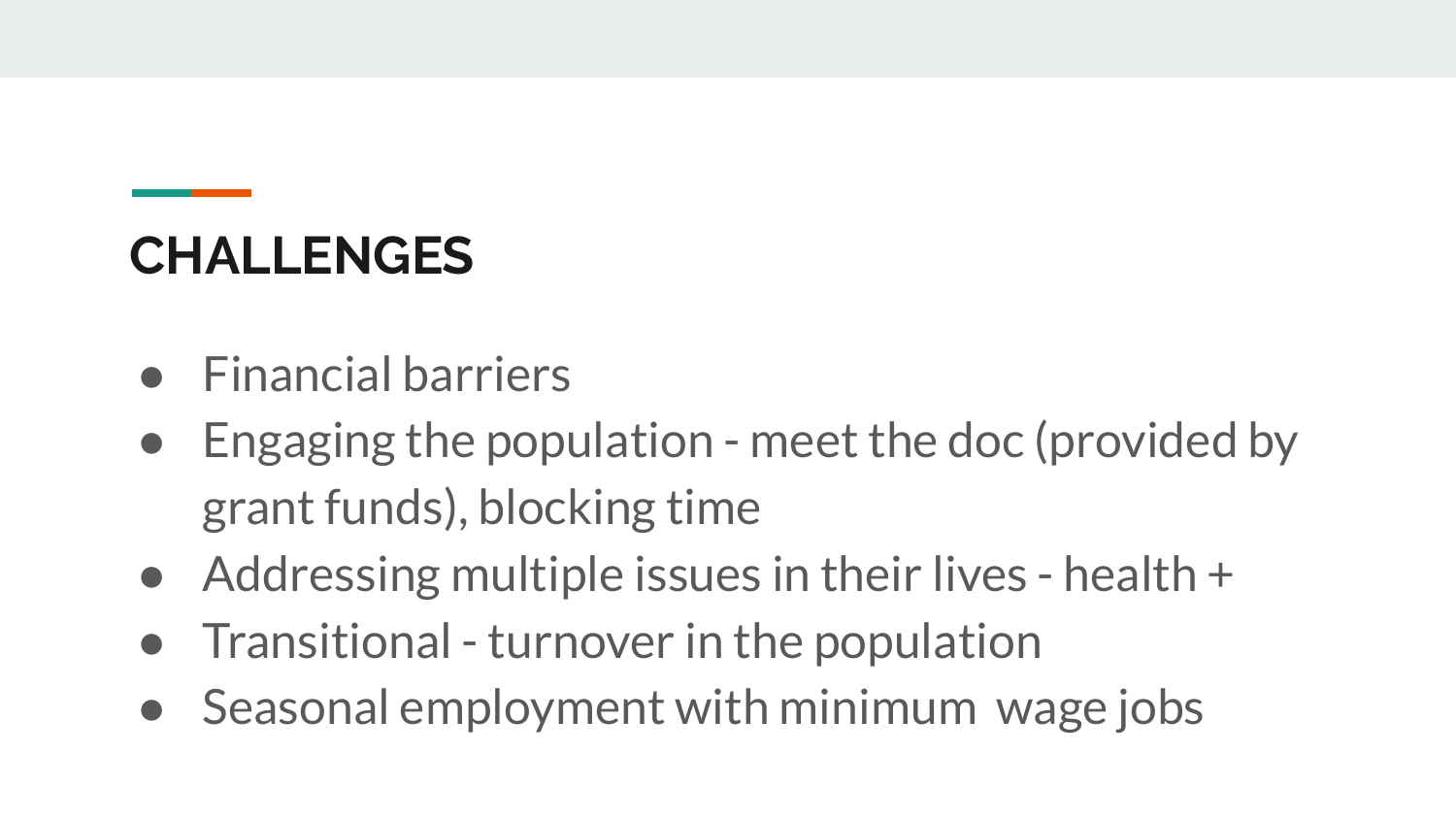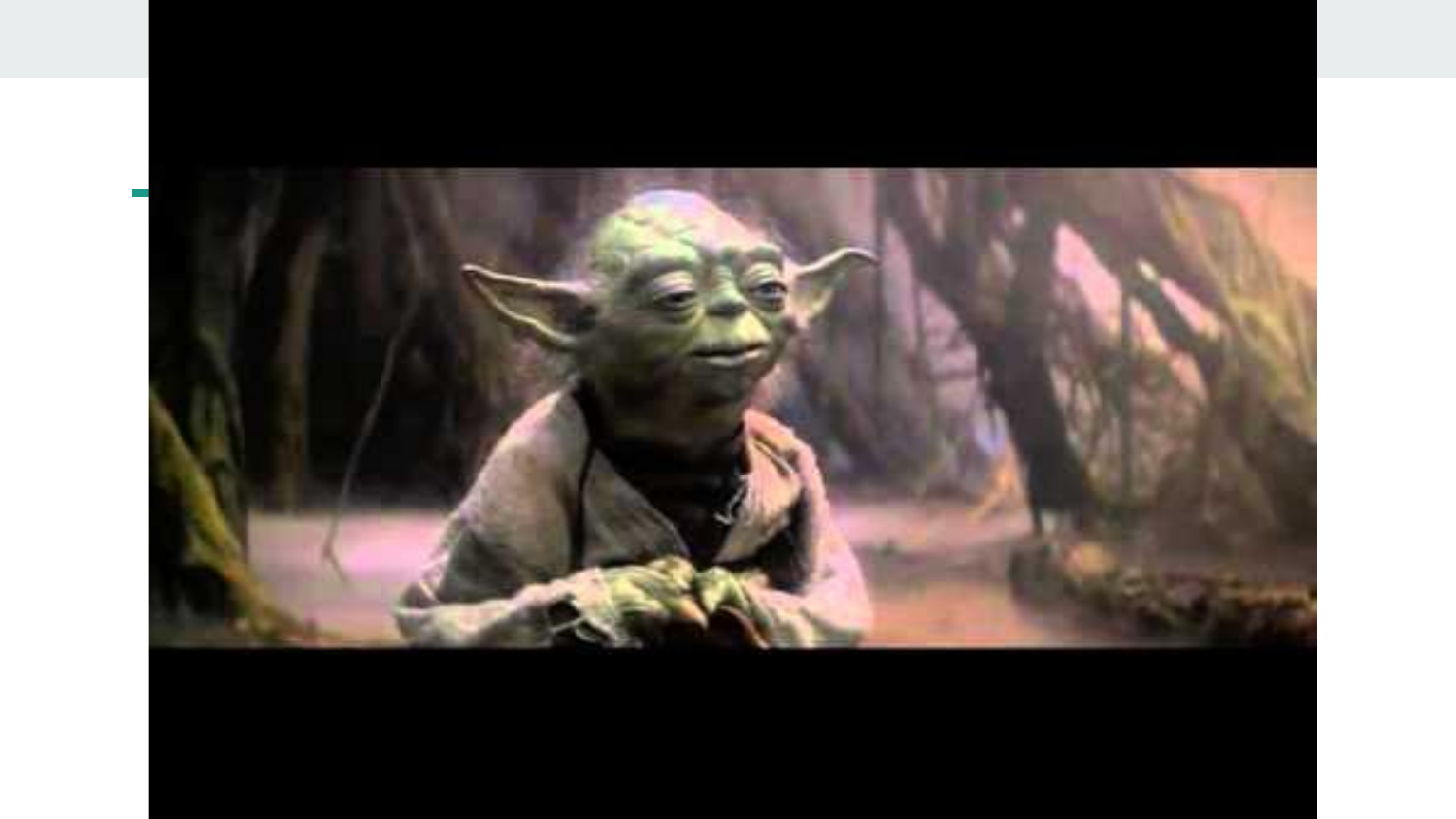### **Create an Atmosphere of Trust**

Begin with effective communication interjected with appropriate humor

Writing your name in cursive, first-middle-last

Challenge of the week: kick first use outside 1st 30 min.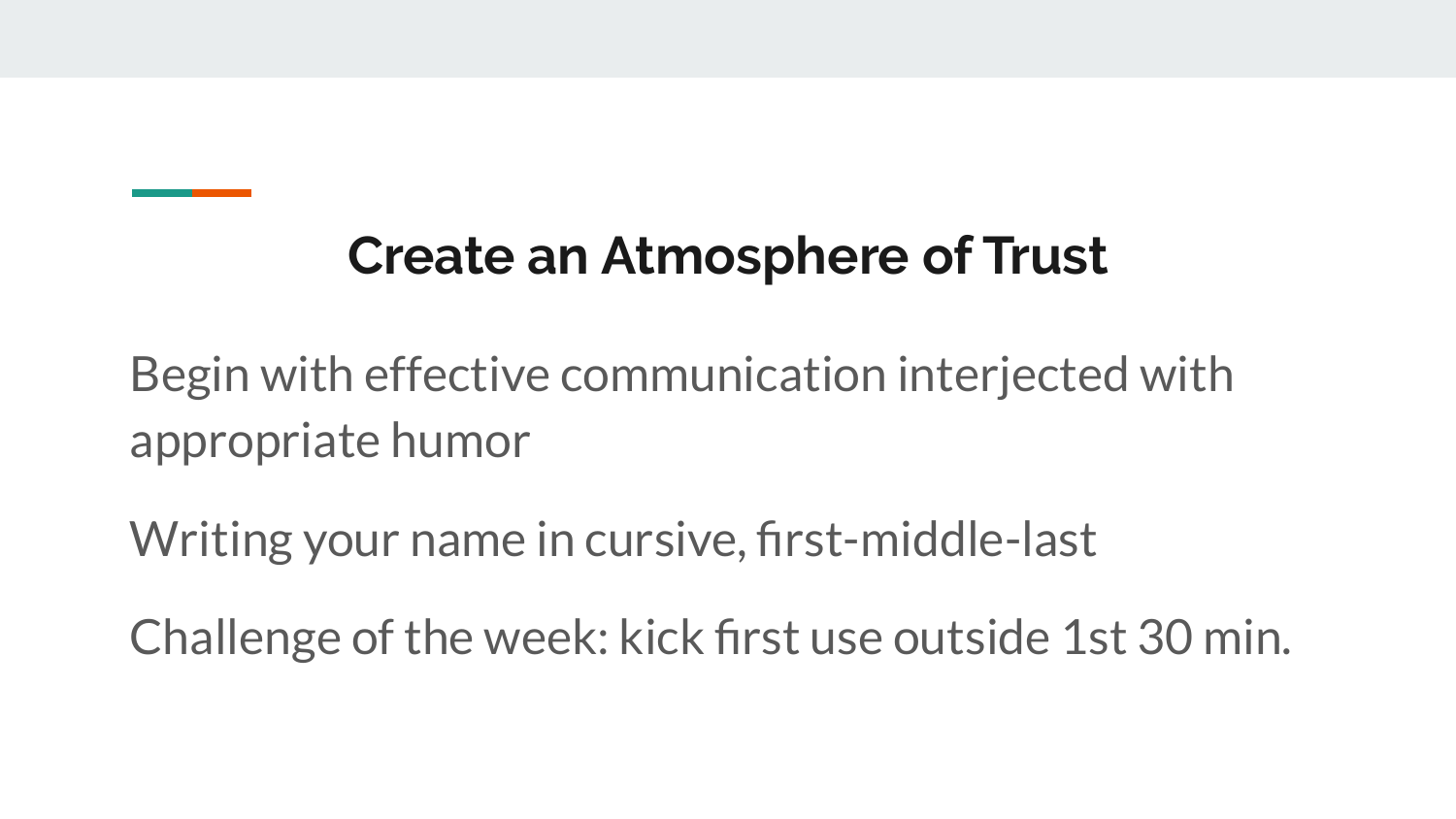#### **[Jaded view of relationships](http://www.youtube.com/watch?v=WqUmWp-Hbf8)**

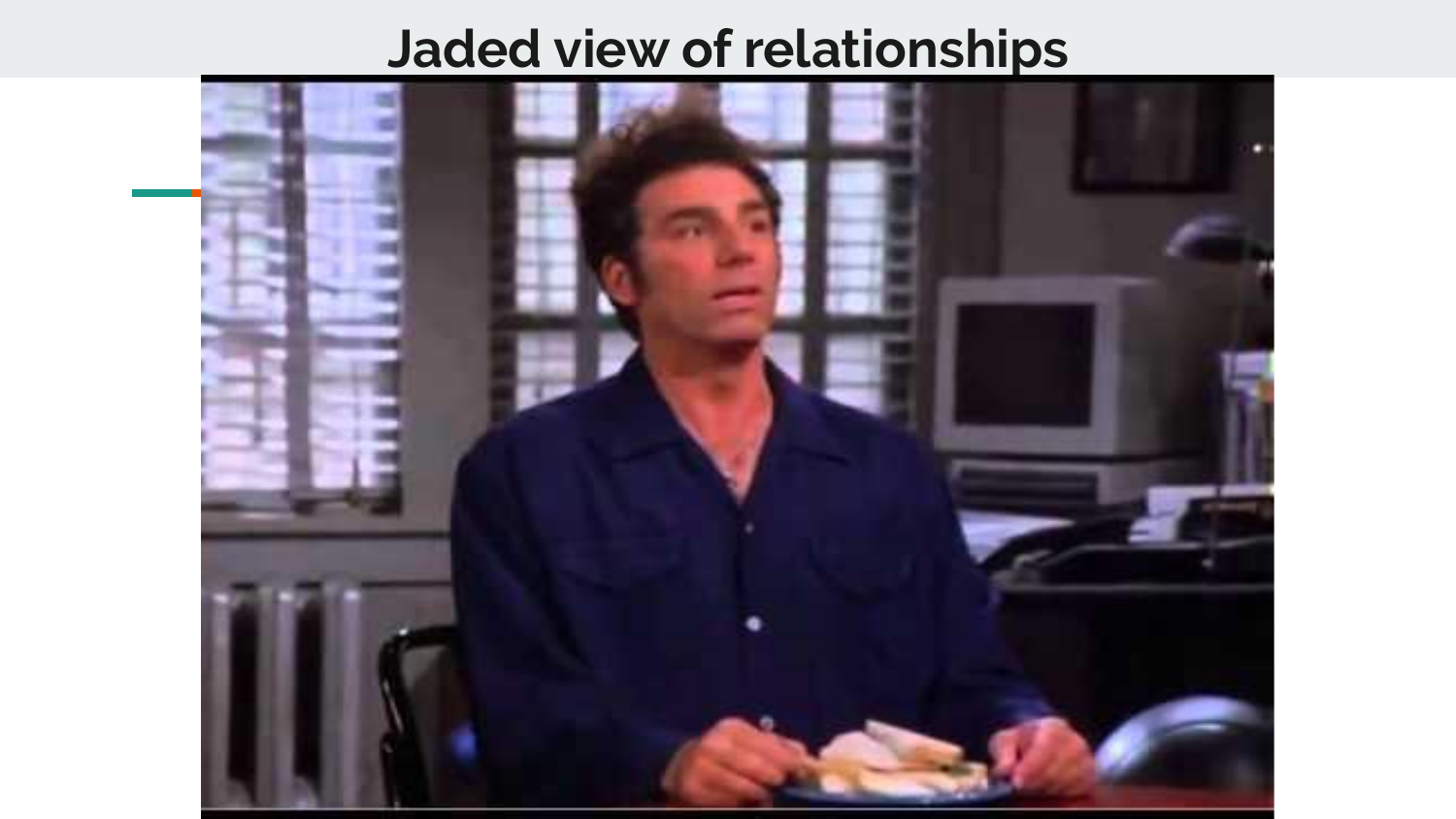## **Making adjustments for needs-specific populations**

- Stated ground rules or boundaries to establish order and clarity. Suggest communication choices if possible, giving the clients some control as to how they prefer to communicate.
- Mixing open and closed questions may be necessary to promote simplicity and encourage the client to open up.
- Brevity, with easy-to-understand language, should be a priority.
- Use summaries and check for understanding by reflecting what you understood them to say.

Communication with individuals with disabilities and psychiatric disabilities: A summary of the literature. Schalick, et al. Mich Retirement Center, 2012

Modification of motivational interviewing for use with people with mild intellectual disability and behavior. Frielink, et al. J of Intel & Dev Dis, 2013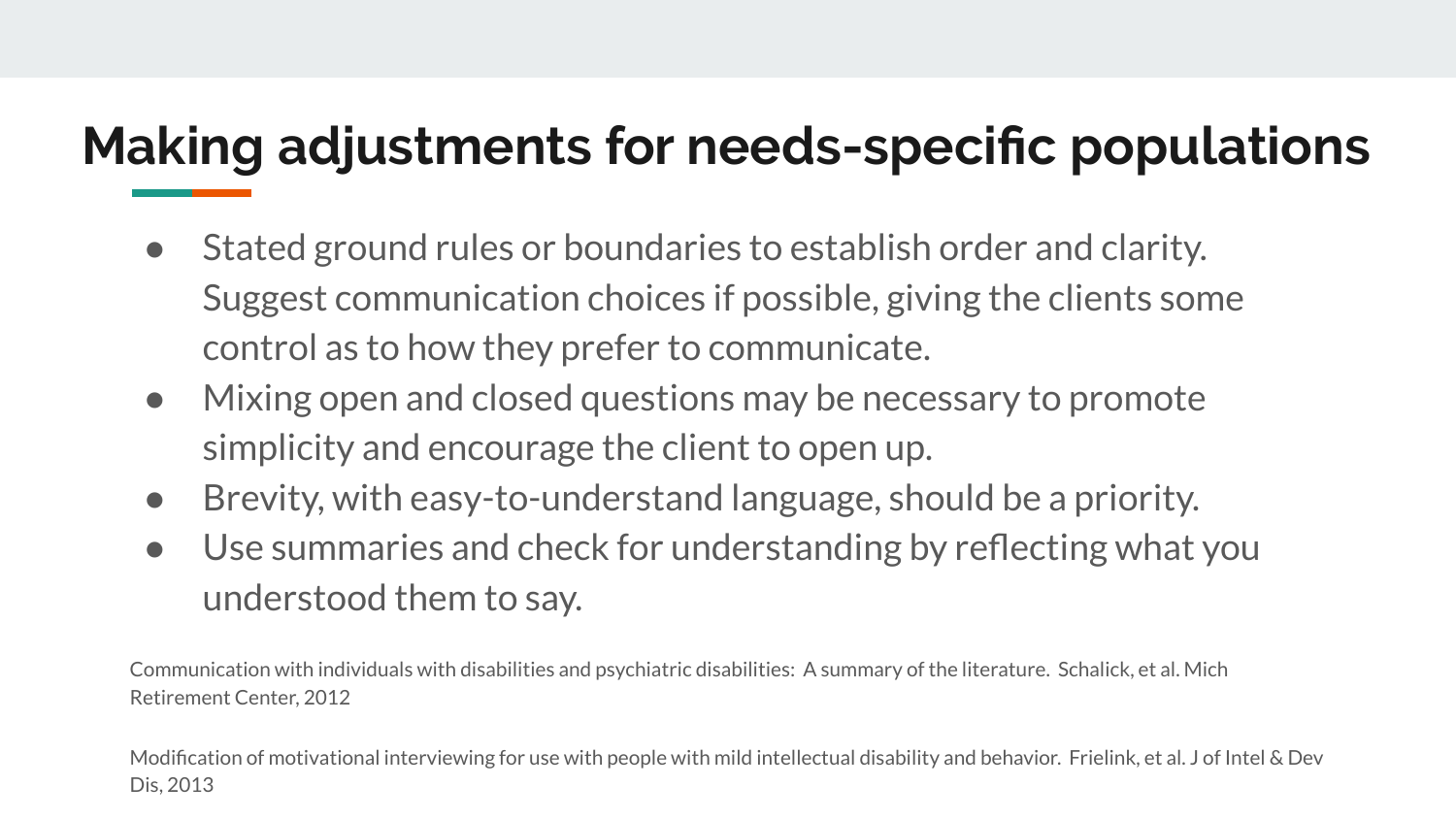## **Building Relationships in a Culture of Mistrust**

- Be yourself a comfort zone in which you thrive
- Assure them of confidentiality and professionalism
- Intake have a space on the form to 'tell something about yourself you would like me to know'
- Turn angst into opportunity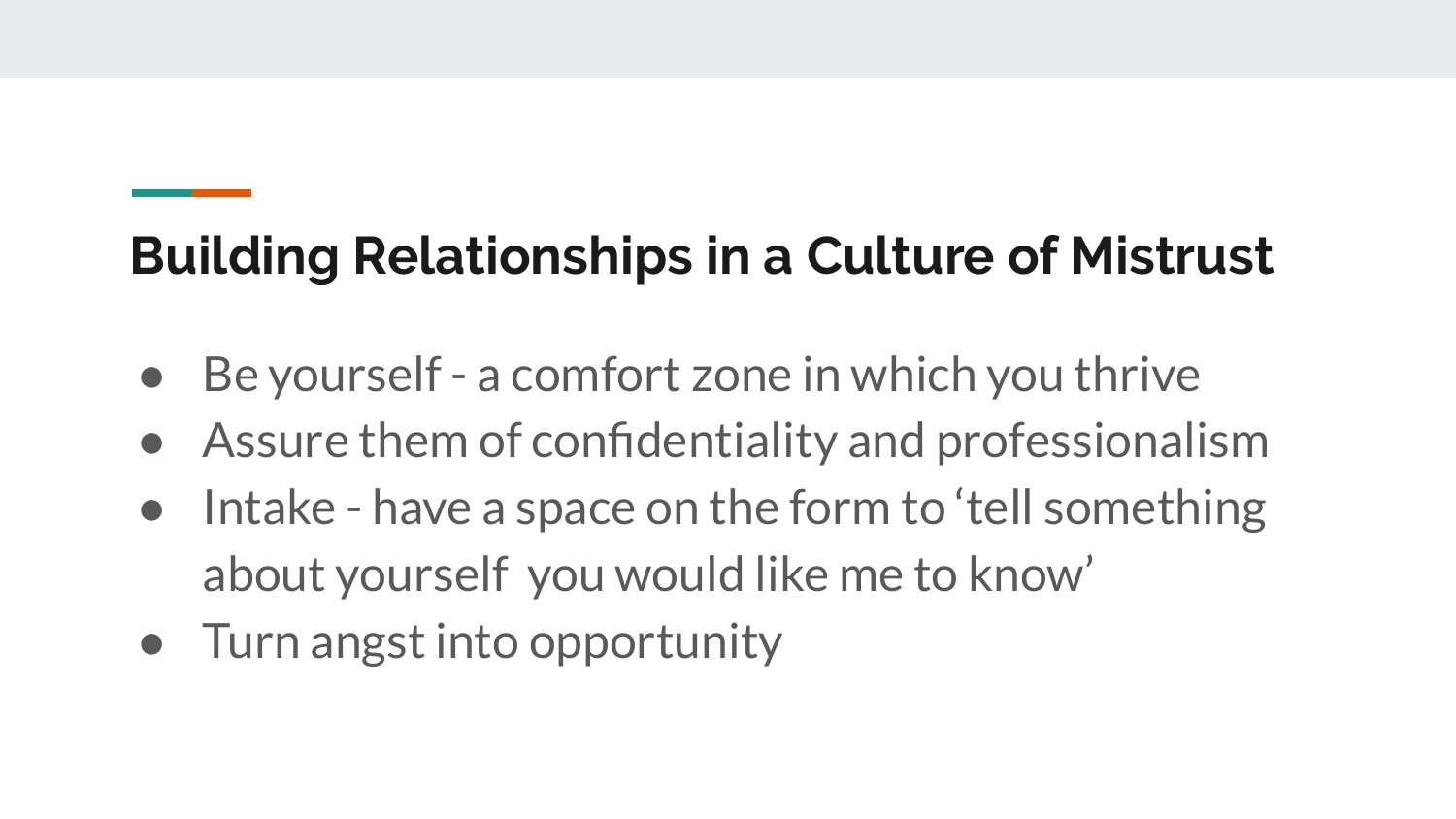## **Create a Safe Place**

Eliminate the 'germs' that destroy effective communication

- Withdrawal
- Invalidation
- Escalation
- Negative or false beliefs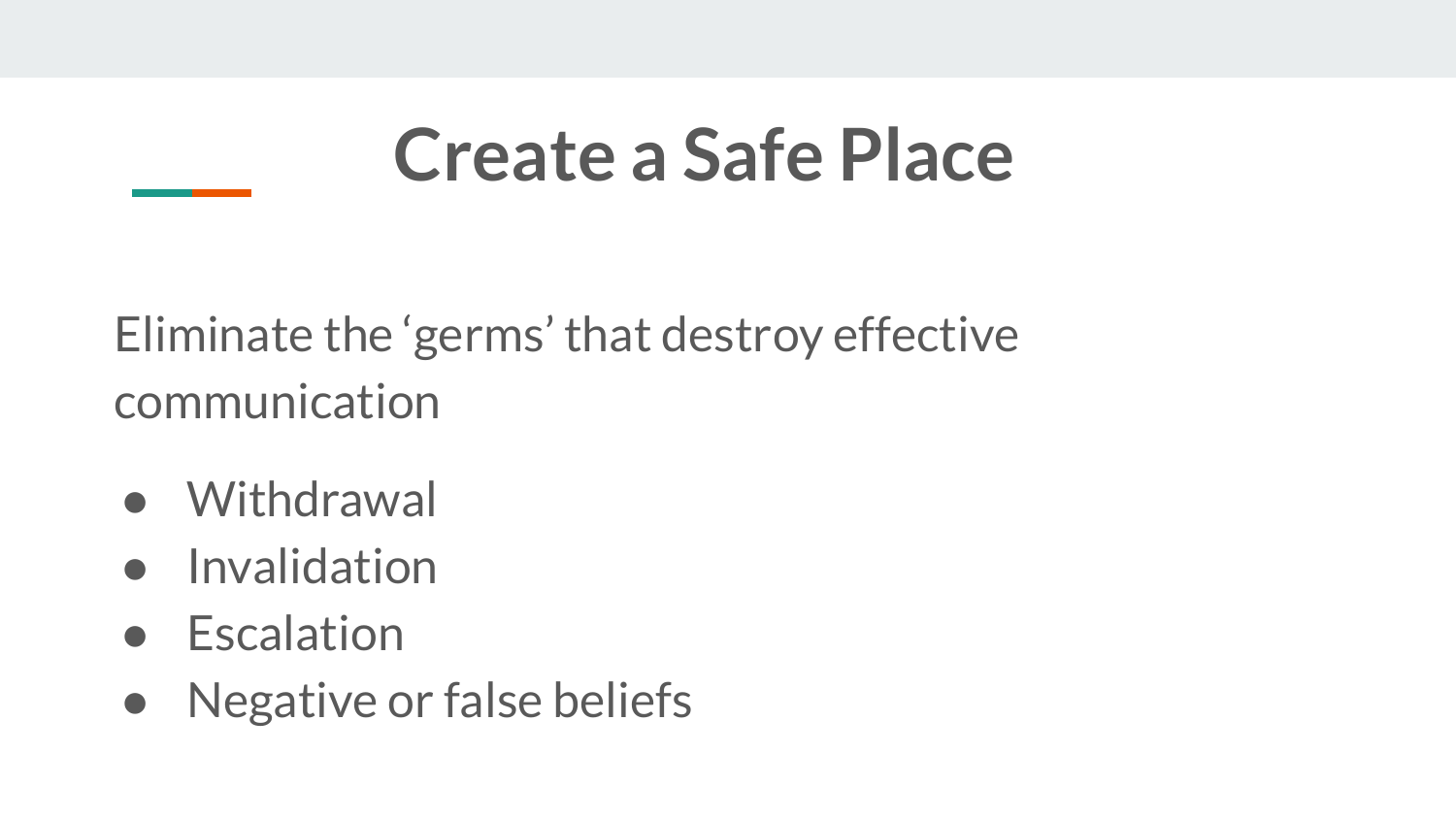# **6 Levels of Communication**

\*Stanley, S. M., & Markman, H. J. (1992). Assessing commitment in personal relationships. Journal of Marriage and The Family, 54, 595-608.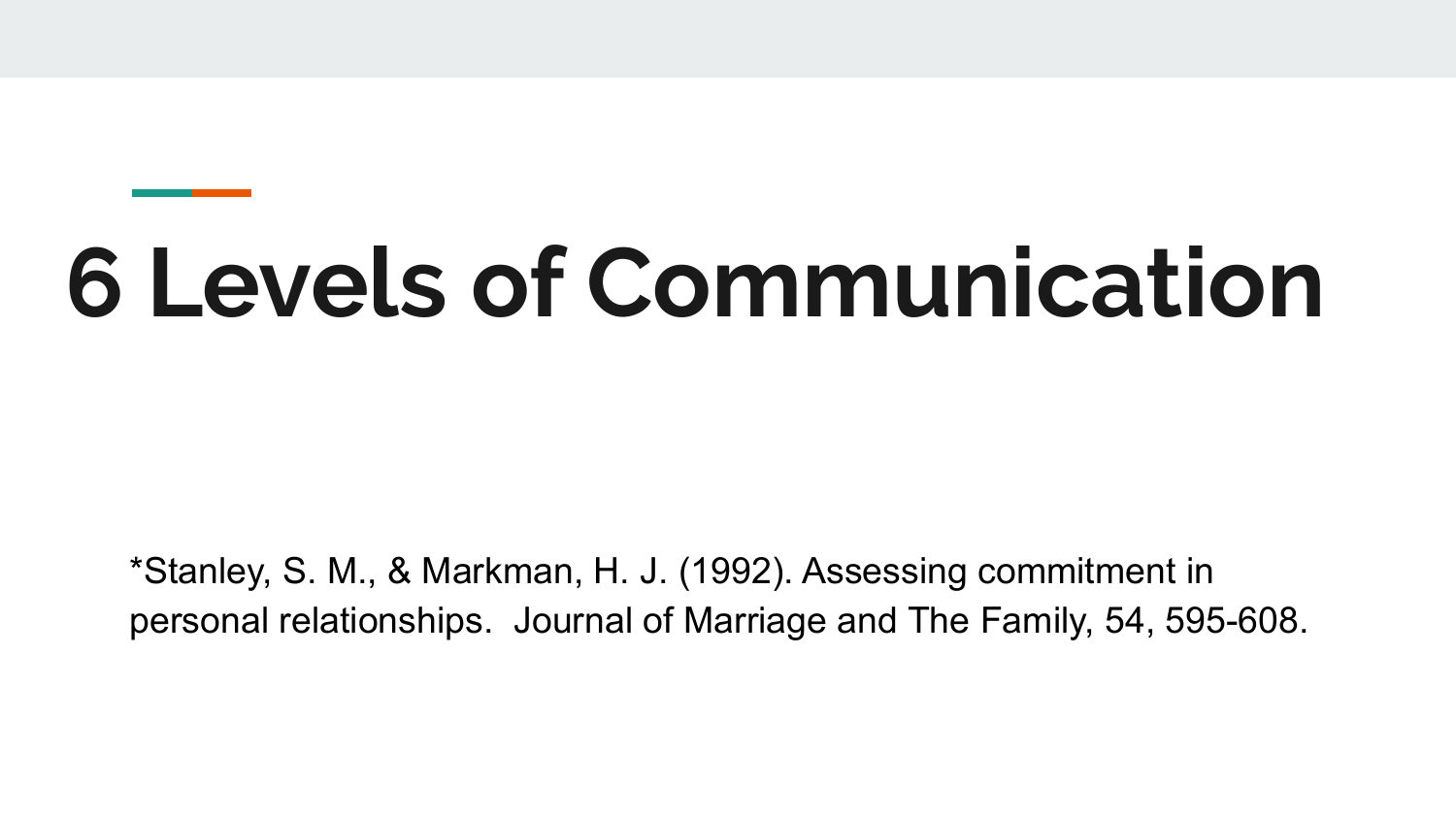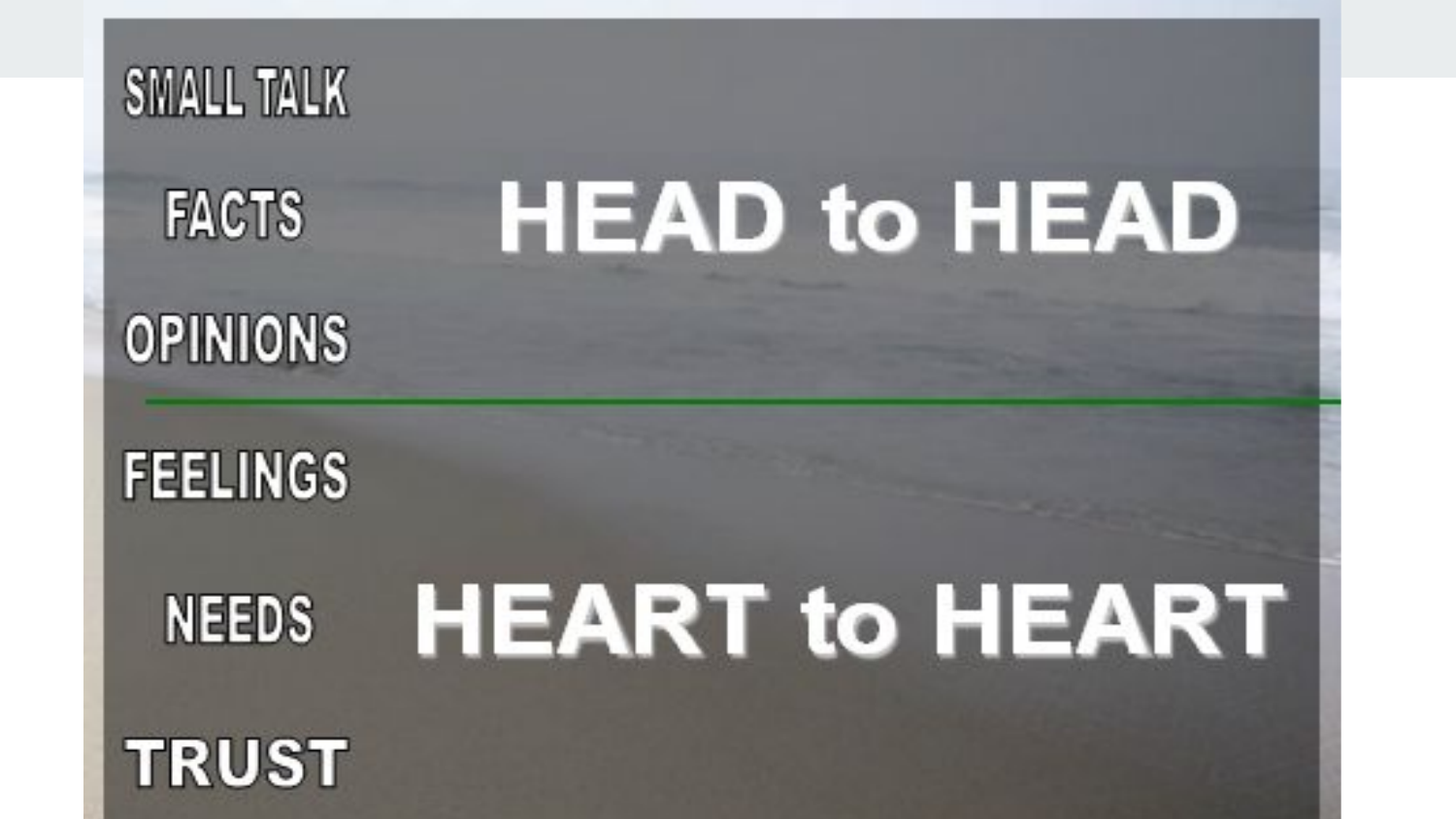



**OPINIONS** 

## **ISSUES**

**FEELINGS** 



## **RELATIONSHIP**

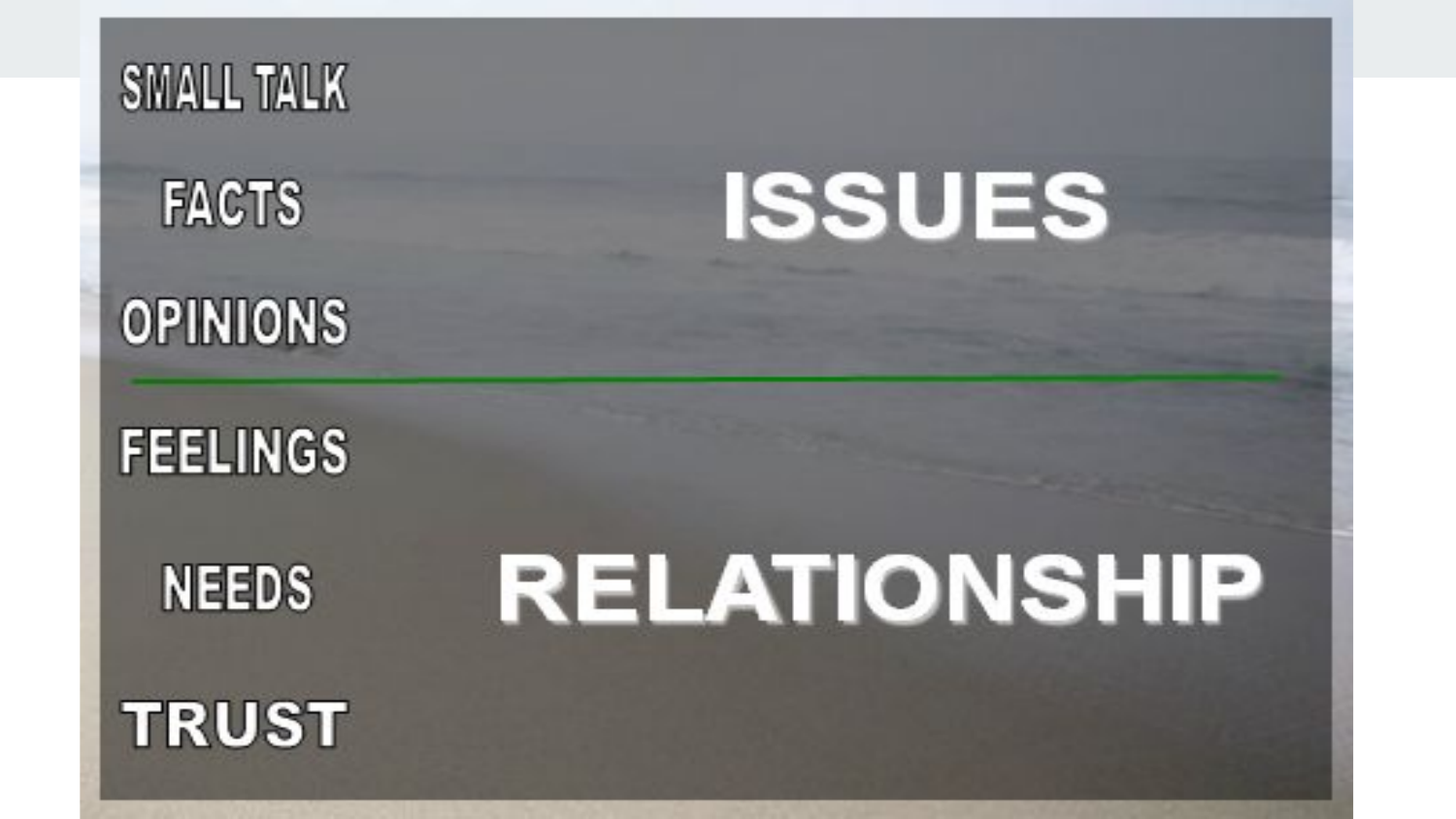

## **FACTS**

# "I want to win!"

## **OPINIONS**



**NEEDS** 

**TRUST** 

# "I want to get to know you."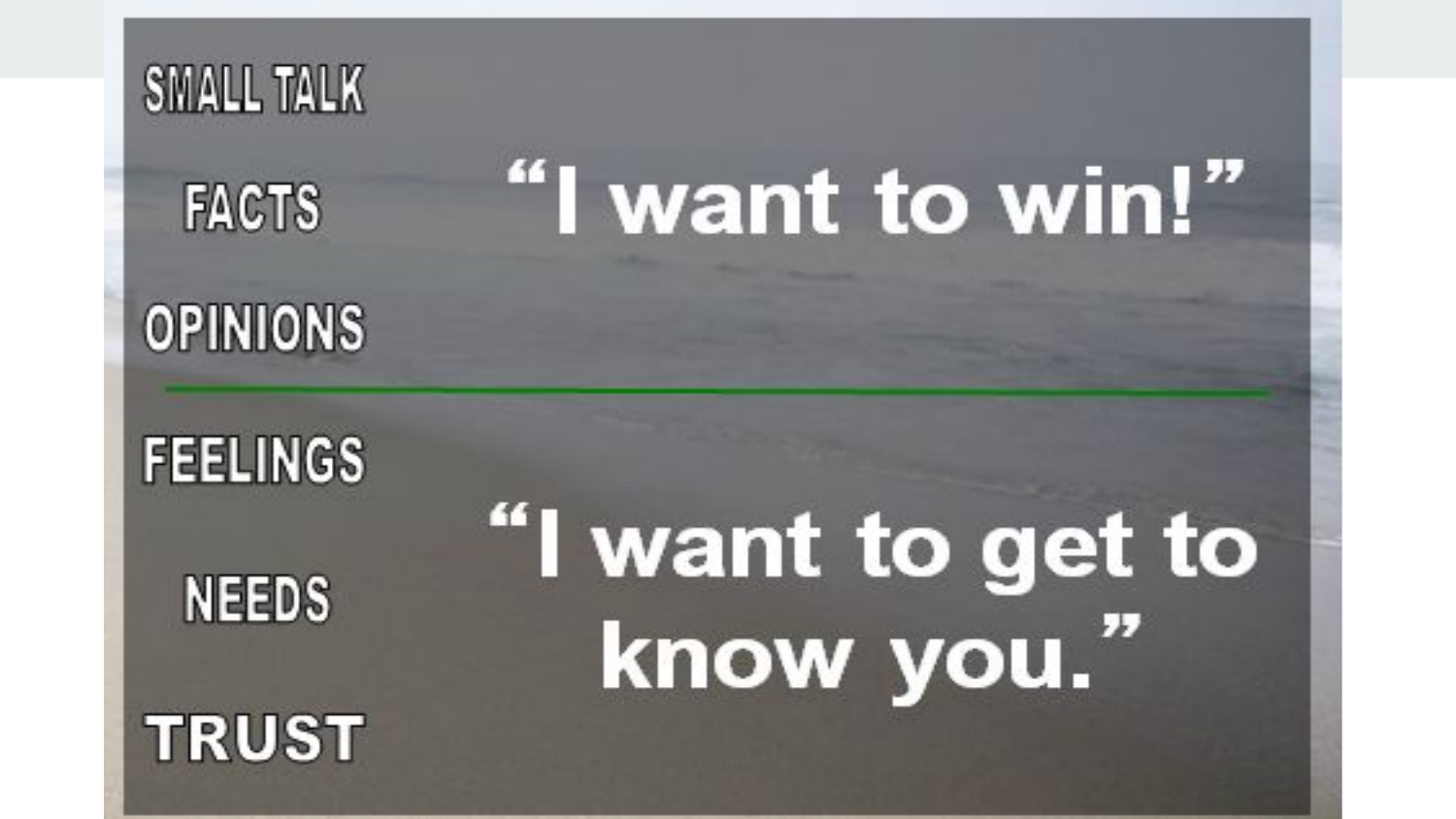## **L.U.V.E. talk**

- •Listen reflectively
- •Understand repeat for understanding
- •Validate affirm their feelings
- •Empathize nonverbals, body language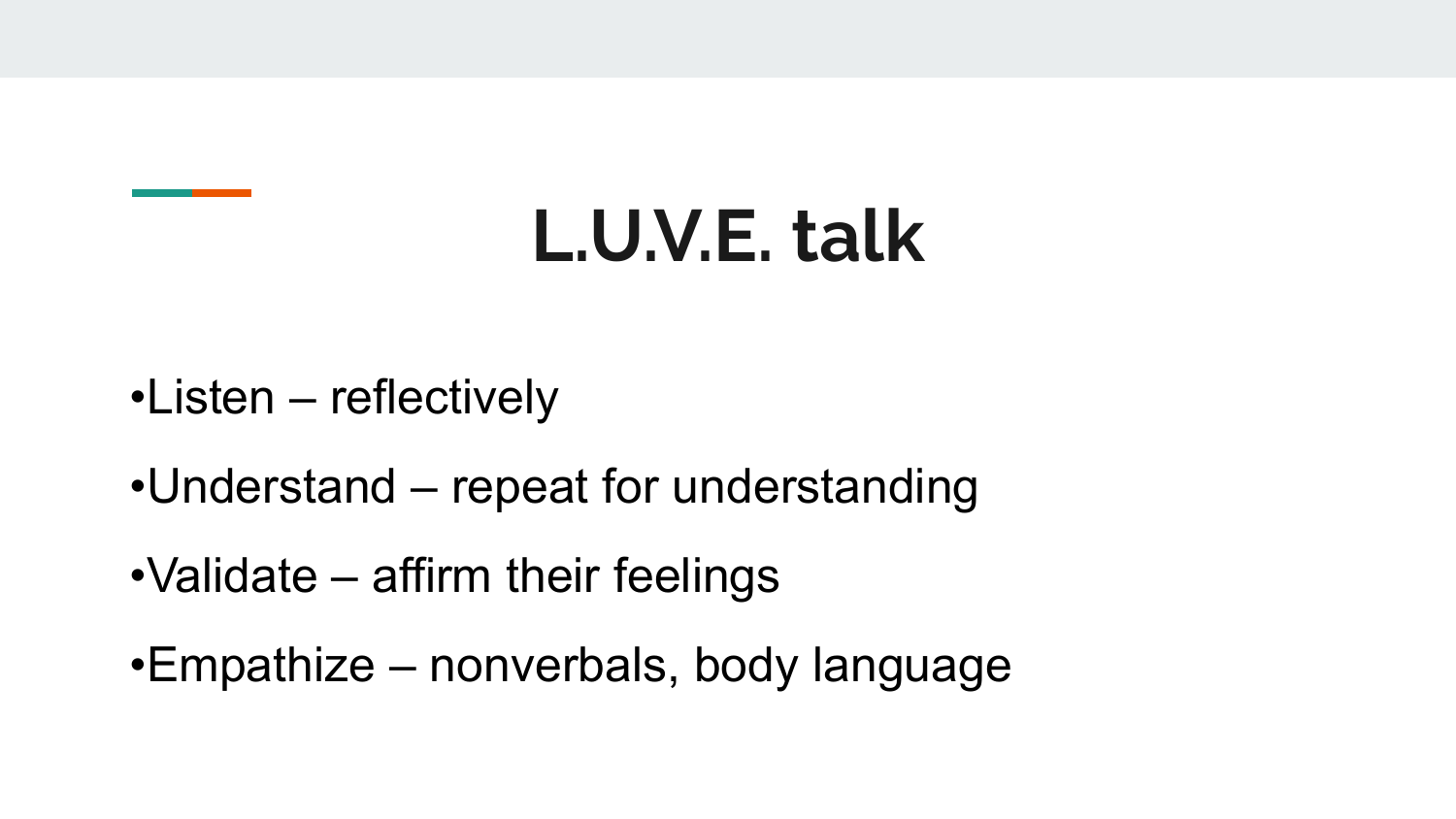## **Big Tobacco Has Targeted This Population**

**Corrective statements: With Changes After Appeals (took from 2006 until 2017 in the Federal Courts)**

A Federal Court has ruled that **ordered** Altria, R.J. Reynolds Tobacco, Lorillard, and Philip Morris USA deliberately deceived the American public about the health effects of smoking, and has ordered those companies to make this statement **about health effects of smoking**. Here is the truth:

- Smoking kills, on average, 1200 Americans. Every day.
- More people die every year from smoking than from murder, AIDS, suicide, drugs, car crashes, & alcohol, combined.
- Smoking causes heart disease, emphysema, acute myeloid leukemia, and cancer of the mouth, esophagus, larynx, lung, stomach, kidney, bladder, and pancreas.
- Smoking also causes reduced fertility, low birth weight in newborns, and cancer of the cervix.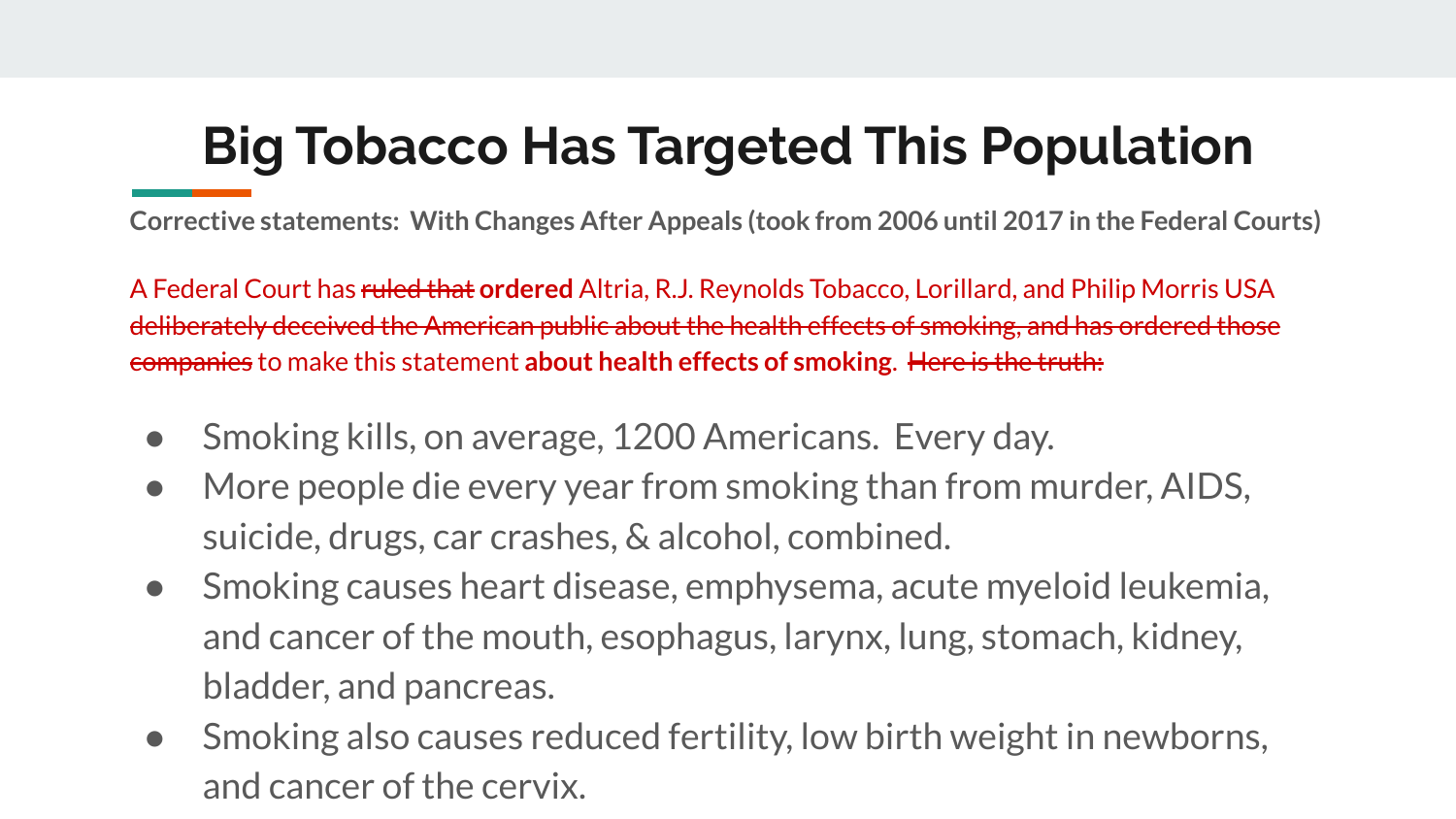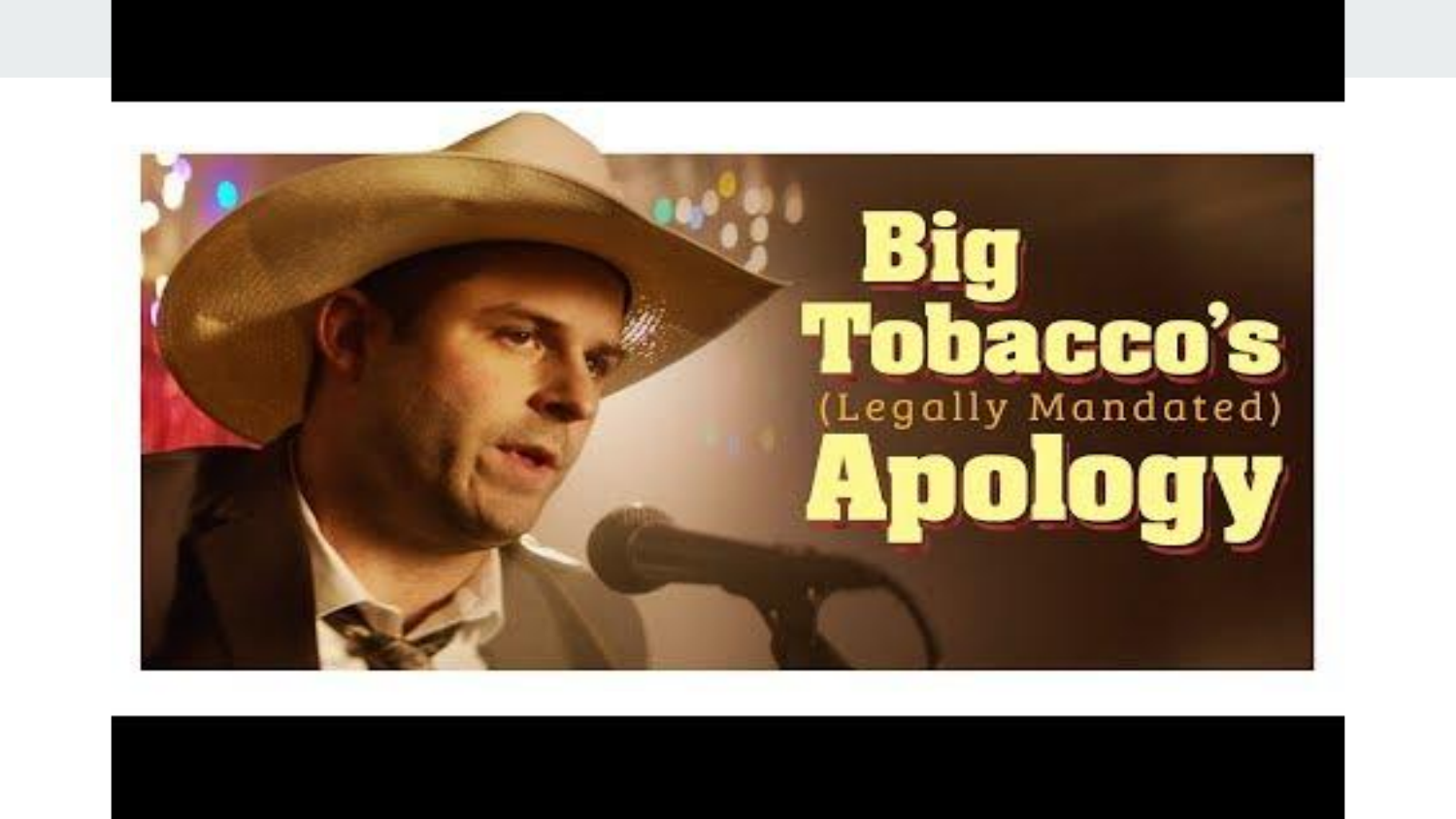## **Big Tobacco's Grip Continues with E-Cigarettes**

Drawing on the similar tactics of Big Tobacco

Why do we have to 'fix' what they create (and all the negative health effects that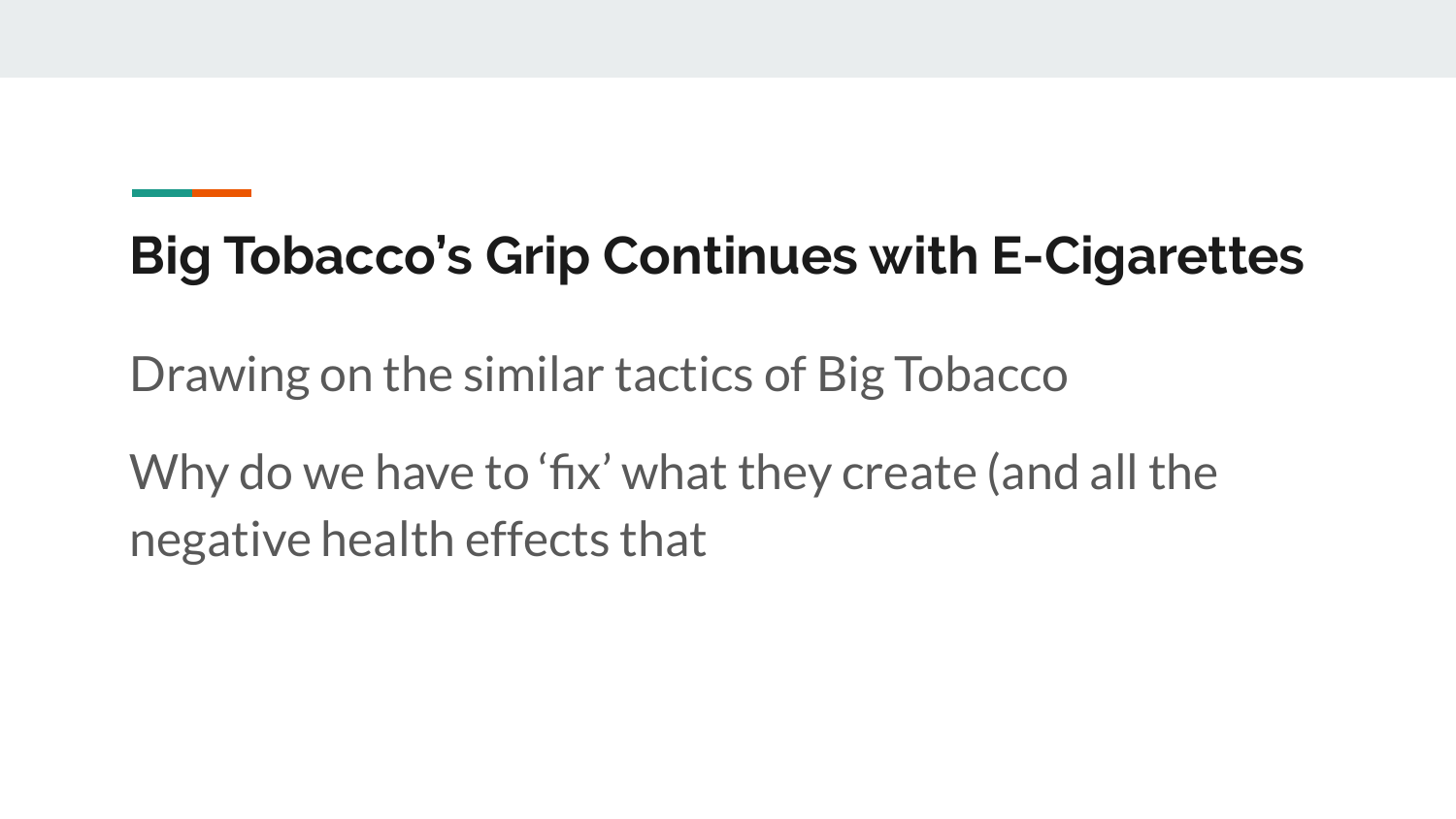## **The Four E's**

- ELECT
- EXPLORE
- ENGAGE
- EVOLVE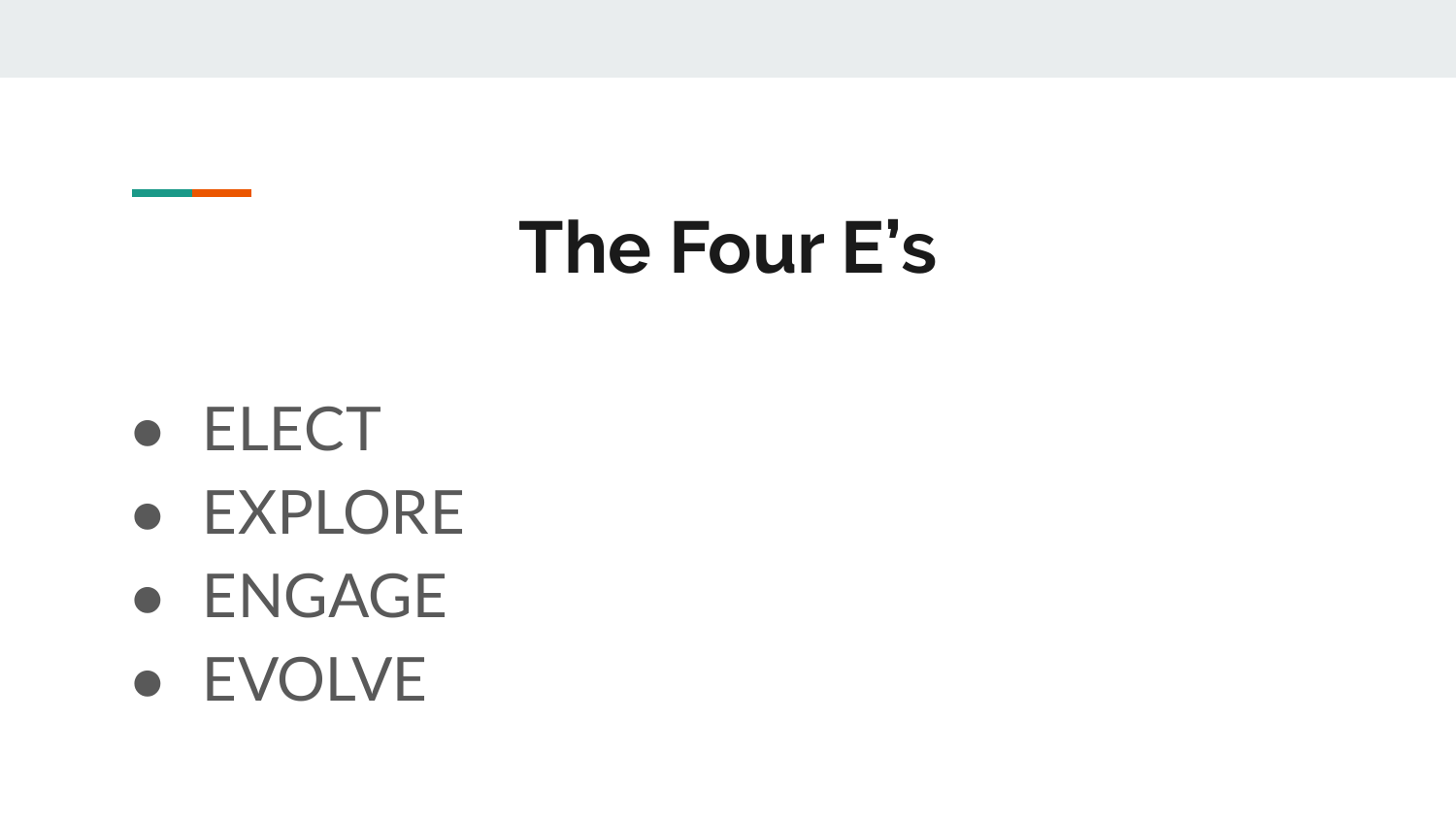

Choices: Opportunities for Quit come in many forms

- Life events
- Owning your health
- A longing for a legacy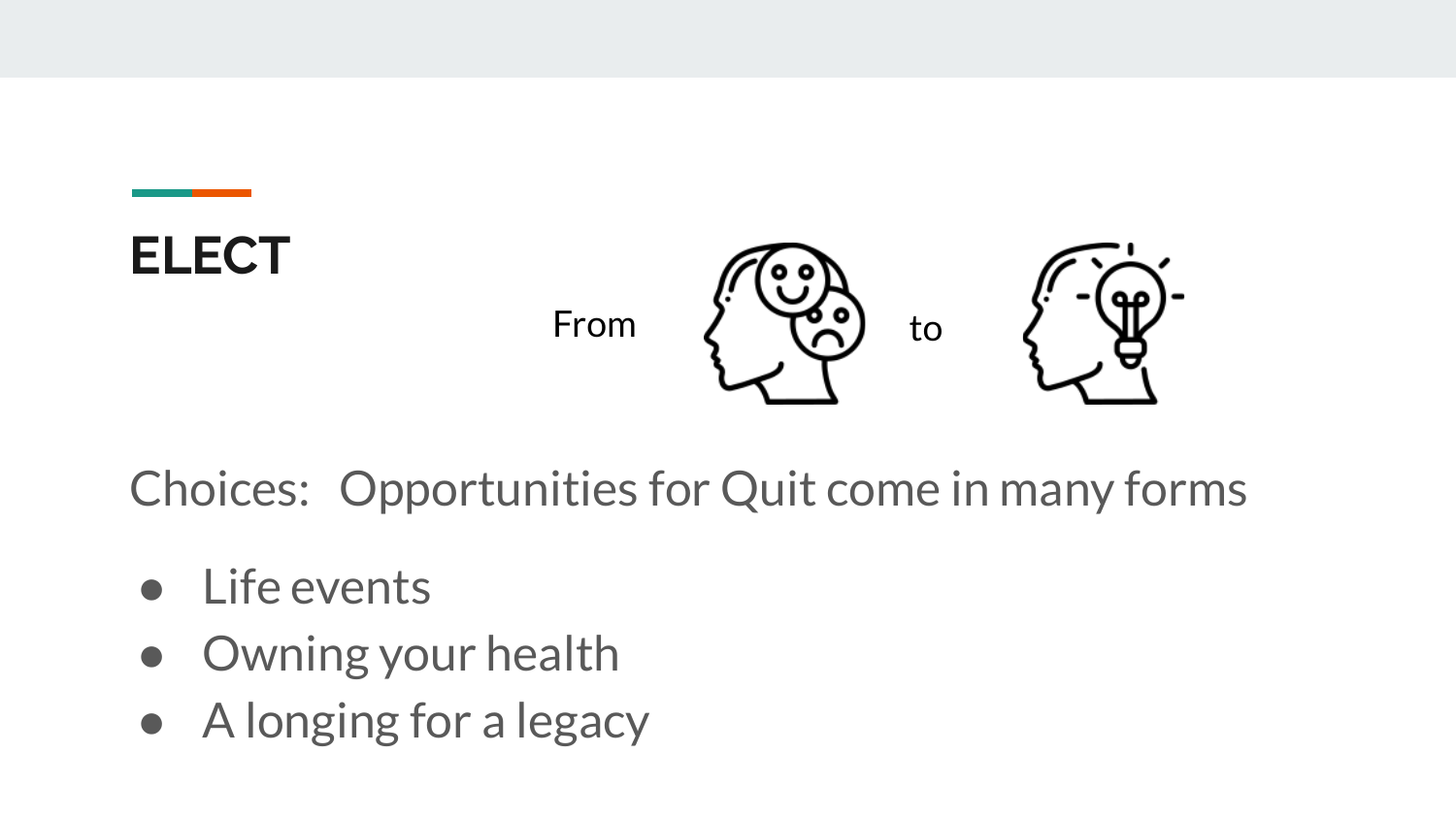## **Assessing for Stages of Change - In the present**

- Precontemplation
- Contemplation
- Preparation
- Action
- Maintenance
- Termination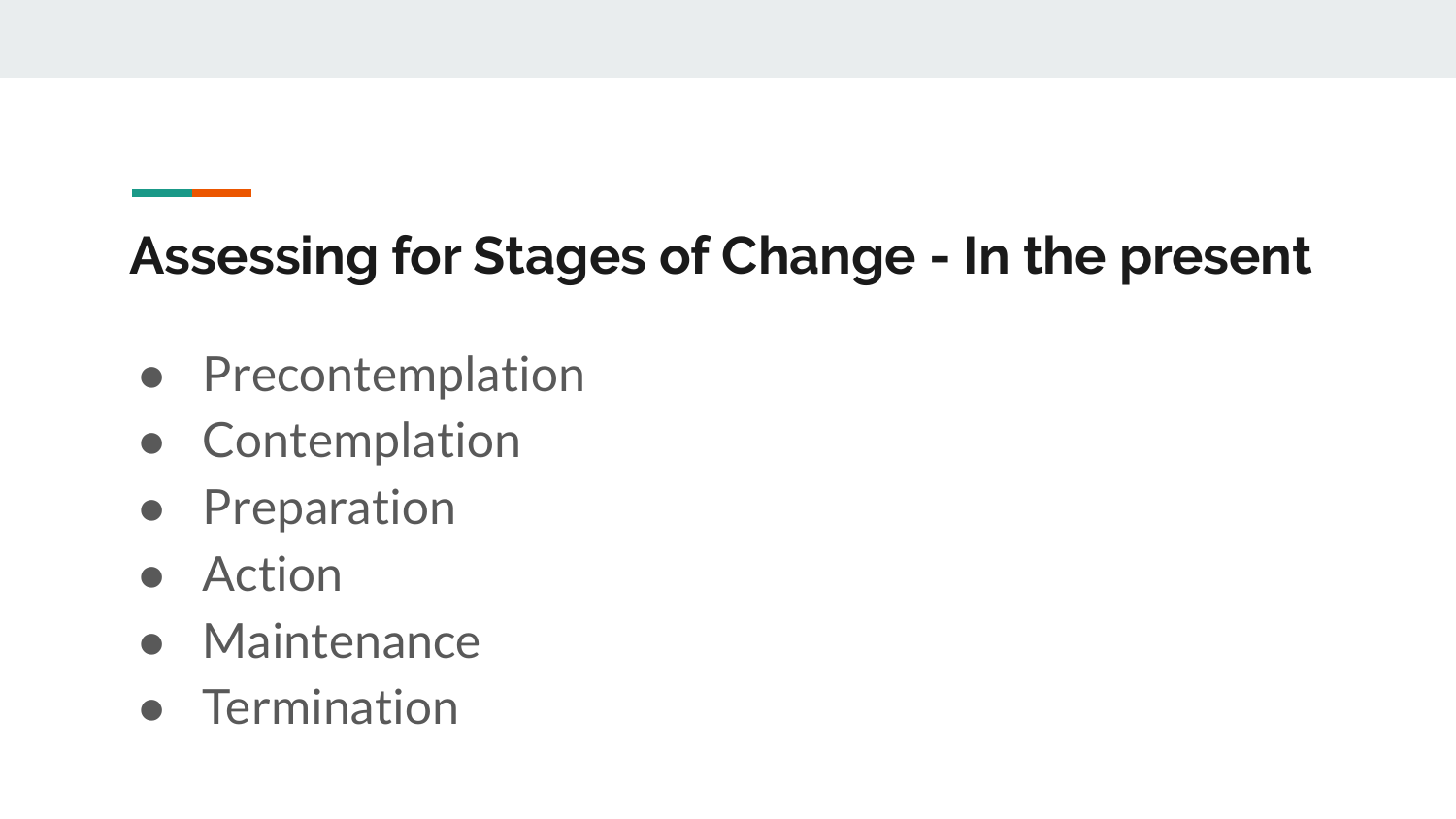





Create an atmosphere of trust - build the relationship

Big Tobacco's story and history

Health Education 101 - ask them what they know

Evidenced-based information about issues

Change - being told vs. learning/exploring new behavior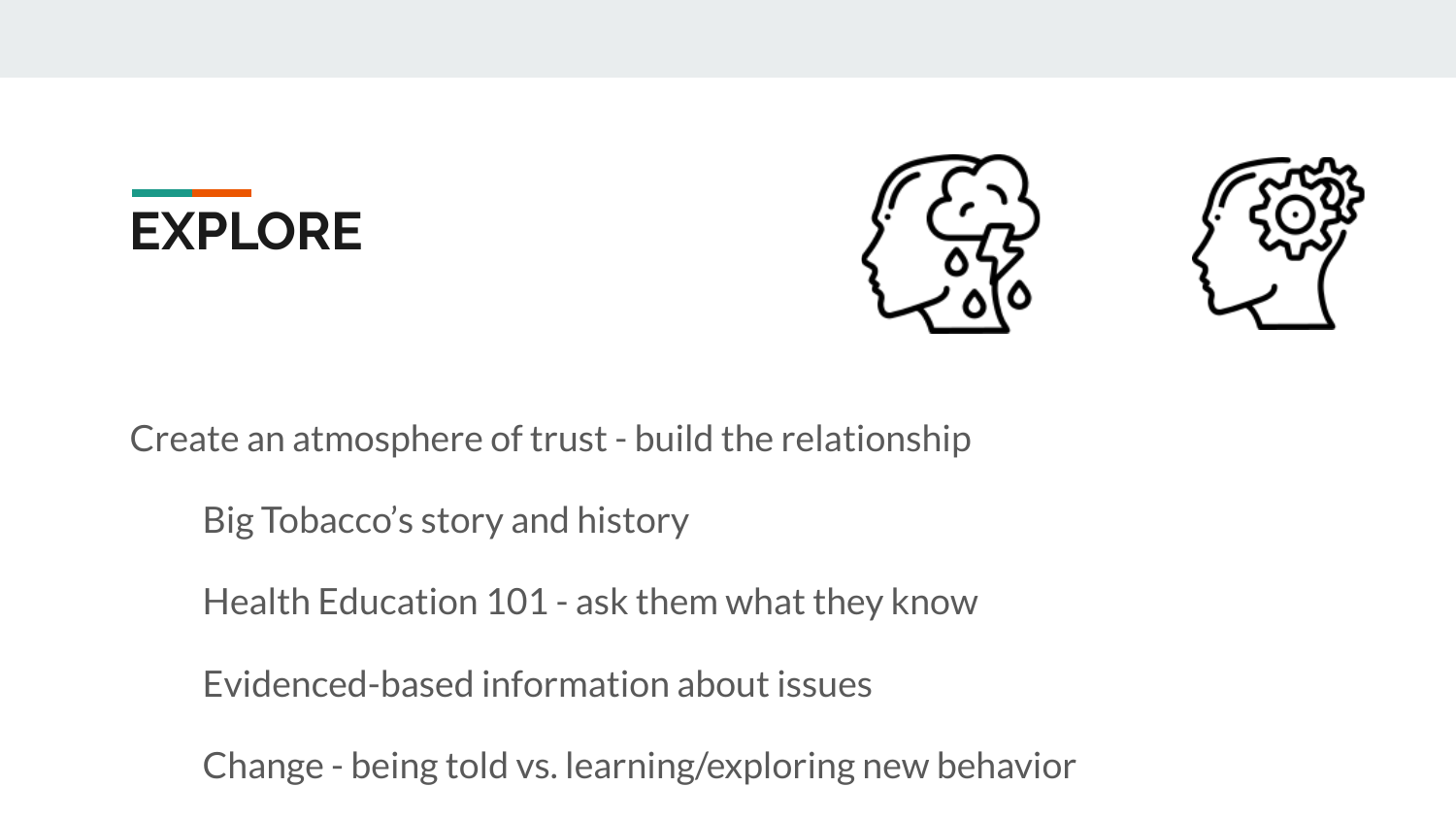





Quit date: offering options

- Group
- Individual

Preparation

- Taper vs. cold turkey
- NRT's
- Contracts and support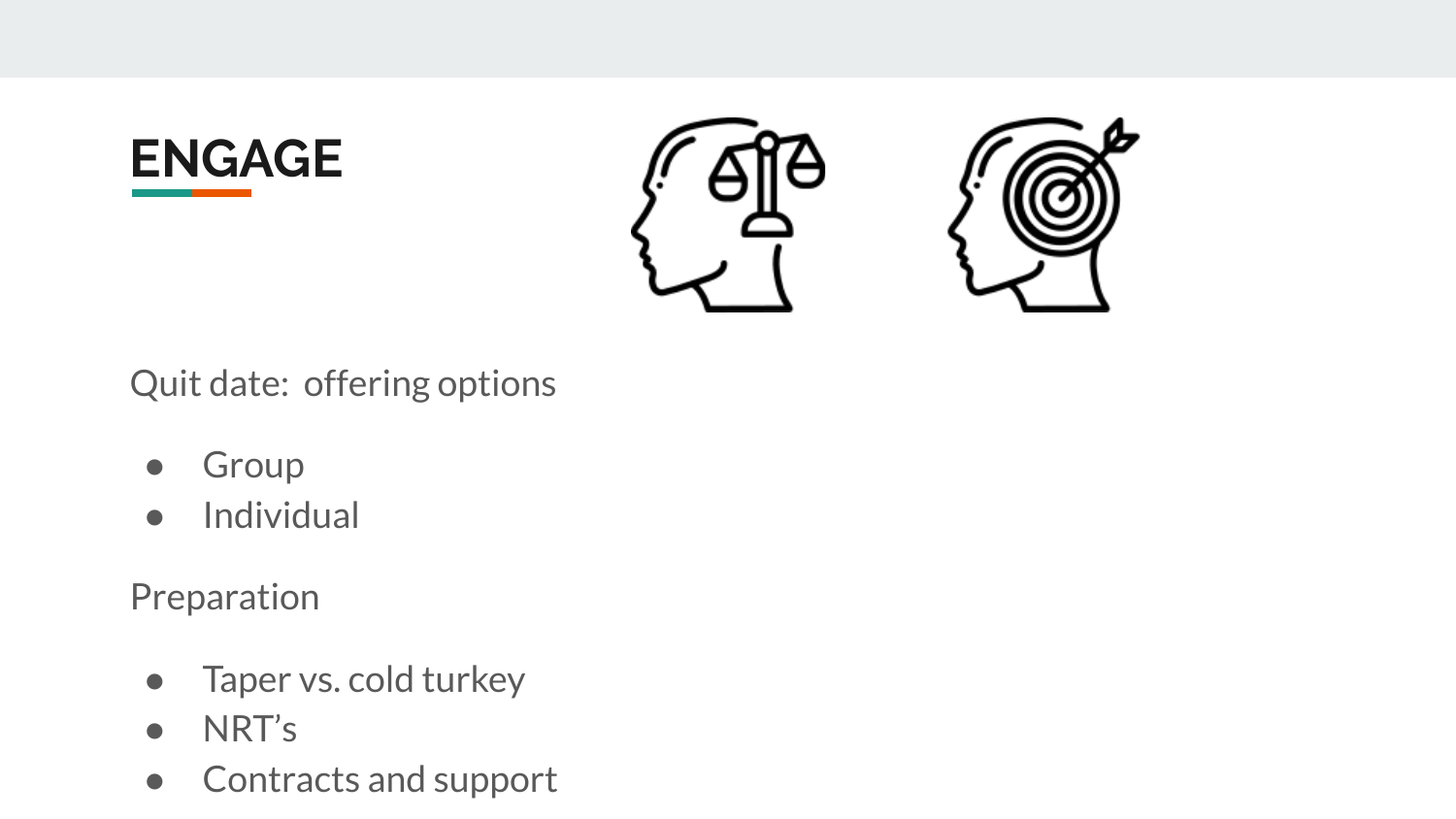

### **EVOLVE**

### Sustaining a Quit

- Follow up
- Lure of no cost NRT OTC
- Relapse and Relapse Prevention
- Collaborative support in many forms (Jobs for Life; JWH; CoxHealth; City officials)